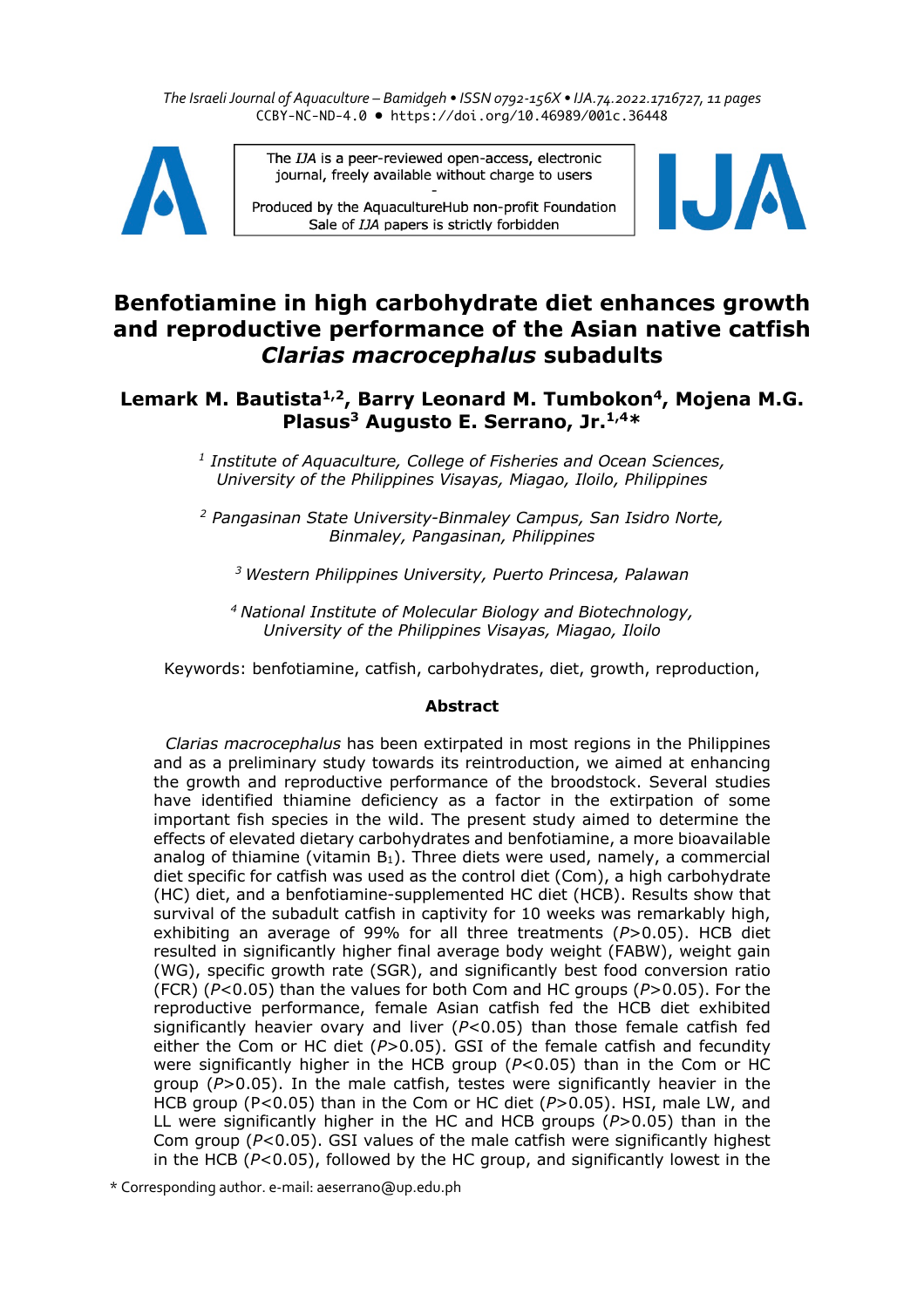## 2 *Bautista et al., 2022*

Com group (*P*<0.05). The larval survival rate for one week was significantly higher (*P*<0.05) in the Asian catfish fed the HCB diet than in those fed the Com or HC diet (*P*>0.05). In conclusion, elevating dietary carbohydrates in the diet from 7.70% to 22.73% (i.e., Com to HC diet, respectively) did not negatively affect the growth and reproductive performance of the Asian catfish. Further supplementation of benfotiamine at 0.02% to the HC diet enhanced significantly both the growth and reproductive performance of the Asian catfish.

### **Introduction**

The Asian catfish, *Clarias macrocephalus* is one of the most important but declining fishes in the Philippines (Coniza et al., 2003), which it has been extirpated from most regions of the country. Though native catfish (*C. macrocephalus*) has been overtaken by the African catfish (*C. gariepinus*) as a preferred catfish species in aquaculture, there is still high demand for native catfish because of the better consumer acceptability of its meat and flavor (Coniza et al., 2008). The species was once described by Conlu (1986) as widely distributed in the Philippines, but its availability has now been confined to three separate areas. This is mainly because of anthropogenic factors such as water pollution, conversion of suitable habitats and introduction of larger-sized non-native species (NaNakorn et al., 2004; Tan et al., 2016). Furthermore, very low haplotype and nucleotide diversity are exhibited by the remaining viable populations of *C. macrocephalus* in the wild and are clearly suffering from a genetic bottleneck (Tan et al., 2016). Santos et al. (2015) have claimed that the remaining populations could only be found in two regions in the Philippines, namely Agusan del Sur in the southern and Cagayan Valley in the northern Philippines; however, we have recently confirmed that a third source of *Clarias macrocephalus* exists in Palawan, located at western central Philippines.

Arinez et al. (2020) compared the two populations from Agusan del Sur and those from Cagayan valley through transcriptomics as a preliminary assessment of a possible source of population for reintroduction. They observed that those from Agusan del Sur were better than those in the Cagayan Valley in terms of differentially expressed growth-, immuneand reproduction-related genes. However, our happenstance of the existence of the population in Palawan came a little later but based on our observations on the Asian catfish in the area, the population appeared to be better than those from Agusan del Sur in terms of size of the breeders, quality of eggs and testes. From then on, we have focused our attention on the Palawan extant population.

In some natural bodies of water, some fish populations have been showing negative trends for health biomarkers and recruitment, the cause of which is unknown. Examples of these are the Atlantic salmon *Salmo salar* and the lake trout *Salvelinus namaycus* (Mills et al., 1993). There are many factors that reduce the reproductive success of fish in the wild but the more notable ones involve the natural diet. Fish meat has high activity of the enzyme thiaminase, an enzyme that breaks down thiamine. Fisher et al. (1996) measured tissue concentrations of thiamine hydrochloride and found that they were greatly reduced in these salmonid fish relative to unaffected control stocks. Through yolk-sac injection of or bath immersion in thiamine, complete recovery from the early mortality syndrome was observed. The population of European perch (*Perca fluviatilis*) also suffered from reproductive failure in their natural habitat which include poor recruitment (Bryhn et al., 2020). Deficiency of thiamine (vitamin  $B_1$ ) has been demonstrated in several species to be one cause for the declining populations (Gustaffson et al., 2021). It could be the case that the Asian catfish population is experiencing a similar situation in most areas in the Philippines.

Thiamine (vitamin  $B_1$ ) is a vitamin that is present in cells mainly as non-phosphorylated thiamine (T), thiamine monophosphate (TMP), and thiamine diphosphate (TDP)(Nelson &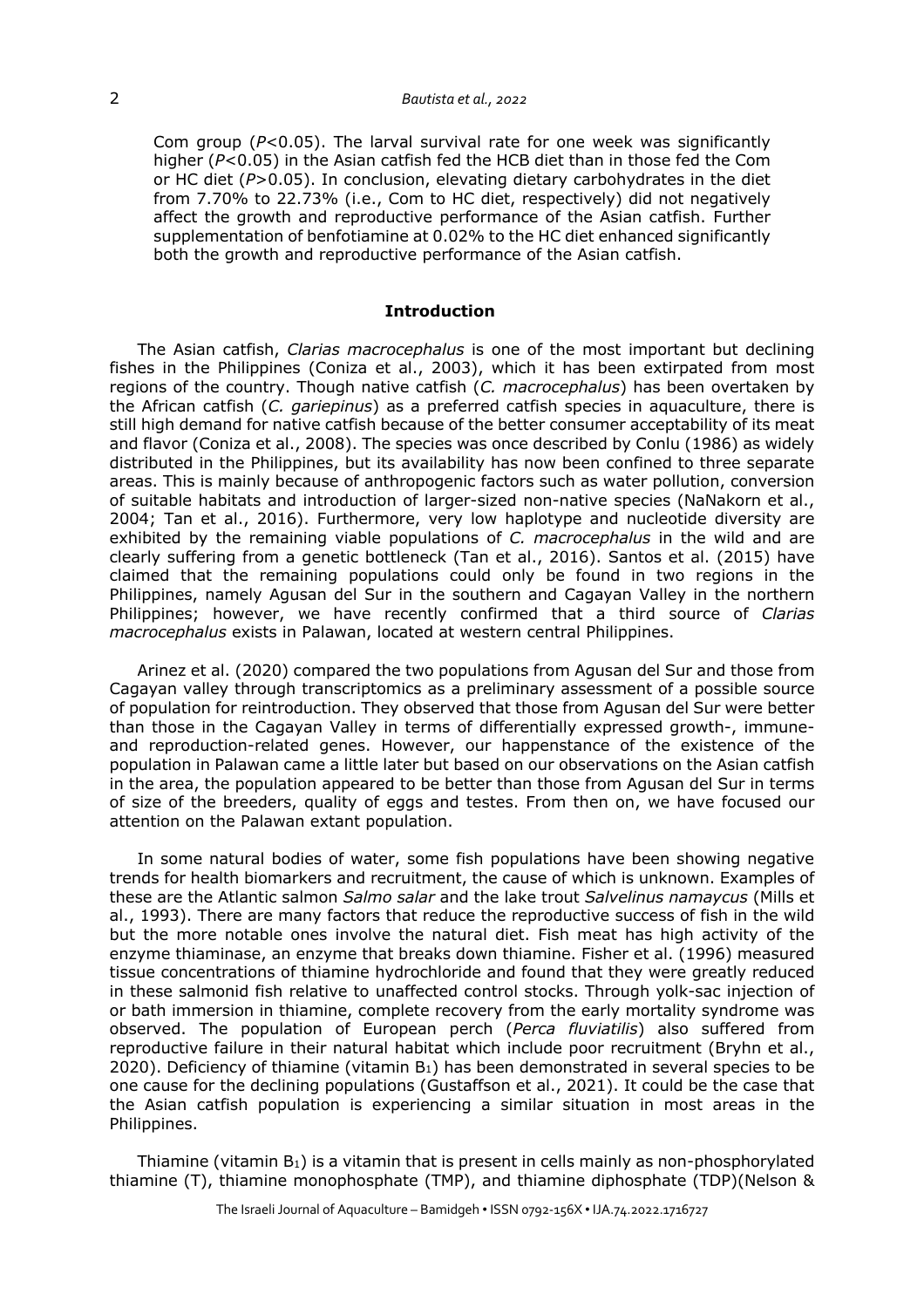Cox, 2017). Among these, TDP is a biologically active form and functions as a cofactor for several enzymes. These enzymes are responsible for key pathways involved in converting nutrients into energy and synthesizing building blocks in the cell e.g. transketolase in the pentose phosphate shunt, pyruvate dehydrogenase in glycolysis, alpha-ketoglutarate dehydrogenase in the citric acid cycle (Nelson & Cox, 2017). The primary source of thiamine for fish is through their diet (Harder et al., 2018). In contrast to thiamine, benfotiamine (*S*-benzoylthiamine *O*-monophosphate) is a synthetic S-acyl derivative of vitamin B1 with much higher bioavailability. Its unique open thiazole ring makes it highly lipid-soluble and enables it to enter directly through the cell membrane resulting in higher bioabsorption and bioavailability. Oral administration of this vitamin has led to increases of T, TMP, and TDP or thiamine pyrophosphate (TPP) (Balakumar et al., 2010). Since benfotiamine is more bioavailable than thiamine itself, we hypothesize in the present study that supplementing a high carbohydrate diet with benfotiamine would result in a more sufficient level of active thiamine in the body of the fish. Simultaneously, it would increase carbohydrate utilization which would lead to a faster growth rate and faster attainment of sexual maturity than it would if a low carbohydrate diet containing a normal amount of dietary thiamine.

#### **Materials and Methods**

## *Experimental fish*

Wild native catfish (*Clarias macrocephalus*) were purchased from local fisherfolk some 60 km south of Puerto Princesa City in Palawan, Philippines. Live fish samples were put in a plastic bag with freshwater inside a Styrofoam box and transported to the experimental site in Salem Aquafarm in Puerto Princesa City, Palawan, where the growth trial was conducted. Fish were acclimatized to controlled conditions and fed with commercial diets prior to the start of the feeding trial. Ninety (90) subadult native catfish were divided into 9 rectangular tanks (61 cm x 122 cm x 61 cm) filled with shallow water (about 250 L) at 10 fish tank<sup>-1</sup> consisting of 5 males and 5 females in static culture and well-aerated system. Partial siphoning off of wastes was done daily and water was replaced 3 times a week.

#### *Experimental diets and feeding*

A total of three experimental diets were used in the study, namely: (1) commercial diet (Com), (2) high carbohydrate diet (about 27 %, HC), and (3) the HC diet supplemented with 0.02 % dietary benfotiamine (HCB). The composition of the experimental diets is presented in **Table 1** which included similar amounts of vitamin and mineral premixes. Triplicate groups of catfish were given the dietary treatments in a completely randomized design for 10 weeks. Fish were fed to satiation twice daily (0500 and 2000 h). Sampling by bulk weighing was done on the first day of the experiment and periodic sampling every 15 days thereafter. Water quality parameters such as dissolved oxygen, temperature, and pH were measured 3 times a week while nitrite, nitrate, and ammonia were monitored once a week using commercially available kits. At the termination of the feeding trial, induced spawning was done followed by artificial fertilization as described below. Liver and gonads (i.e., ovary and testis) were excised and weighed, and liver length was measured.

#### *Induced spawning, artificial fertilization*

To measure the spawning performance, females were injected intramuscularly with a commercial solution of gonadotropin and dopamine inhibitor (0.5 ml/kg) following manufacturers' instructions (Ovaprim, Syndel Lab. Ltd., USA) into the dorsal muscle above the lateral line and below the anterior part of the dorsal fin. Stripping was conducted after ovulation the following morning. The dry method of artificial fertilization was carried out. Briefly, male Asian catfish were sacrificed, testis excised, cut into small pieces, and placed onto a small piece of a white mosquito net (20 cm  $\times$  20 cm). The cut pieces were squeezed into the stripped eggs contained in a small bowl; the remaining portion of the testis was washed with a small amount of distilled water. The mixture of testis and ovulated eggs was then gently stirred with disinfected chicken feathers for about 5 min and incubation was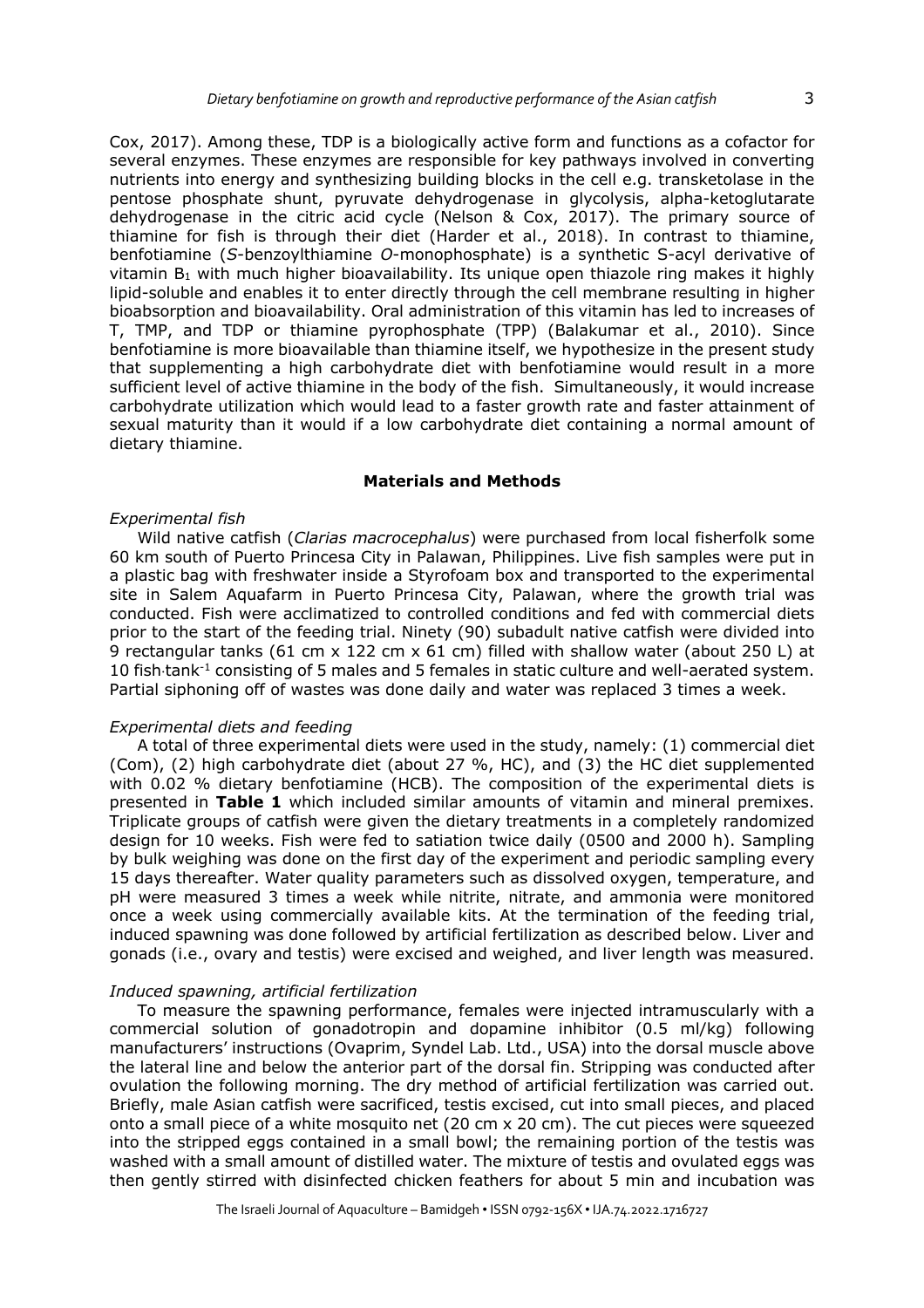immediately carried out by spreading the fertilized eggs onto previously disinfected egg mats ( $\sim$ 30 cm x 30 cm white mosquito net set on an improvised PVC tube frame) floating on well-aerated tanks.

| Ingredient                            |                    | <b>Experimental Diet</b> |            |
|---------------------------------------|--------------------|--------------------------|------------|
|                                       | Com                | HС                       | <b>HCB</b> |
| Fish meal                             |                    | 48.59                    | 48.59      |
| Soybean meal                          | -                  | 14.69                    | 14.69      |
| Rice bran                             |                    | 10.37                    | 10.37      |
| Corn starch                           |                    | 20.00                    | 20.00      |
| Soybean oil                           |                    | 1.00                     | 1.00       |
| Vit. <sup>a</sup> & Min. <sup>b</sup> |                    | 2.00                     | 2.00       |
| <b>CMC</b>                            |                    | 3.35                     | 3.33       |
| Benfotiamine                          | 0.00               | 0.00                     | 0.02       |
| Total                                 |                    |                          |            |
|                                       | Proximate analyses |                          |            |
| Crude protein                         | 52.67              | 50.82                    | 52.02      |
| Crude fat                             | 16.31              | 10.72                    | 10.04      |
| Crude fiber                           | 6.80               | 1.90                     | 1.90       |
| Ash                                   | 13.59              | 10.05                    | 10.51      |
| Moisture                              | 2.93               | 3.78                     | 4.45       |
| <b>NFE</b>                            | 7.70               | 22.73                    | 21.08      |

| Table 1 Composition of the experimental diets. |
|------------------------------------------------|
|------------------------------------------------|

*aVitamin mix: (composition expressed as per kg of the vitamin mixture and not of the formulated diet): Vitamin A, 1 200 000 IU*×*kg-1; Vitamin D3, 200 000 IU*×*kg-1; Vitamin E, 20 000 IU*×*kg-1; Vitamin B1, 8 000 mg*×*kg-1; Vitamin B2, 8 000 mg*×*kg-1; Vitamin B6, 5 000 mg*×*kg-1; Vitamin B12, 2000 mcg*×*kg-1; Niacin, 40 000 mg*×*kg-1; Calcium Pantothenate, 20 000 mg*×*kg-1; Biotin, 40 mg*×*kg-1; Folic Acid, 1 800 mg*×*kg-1; Ethoxyquin, 500 mg*×*kg-1.*

*bMineral mix: Fe, 40 000 mg*×*kg-1; Mn, 10 000 mg*×*kg-1; Zn, 40 000 mg*×*kg-1; Cu, 4 000 mg*×*kg-1; Cu, 4 000 mg*×*kg-1; I, 1 800 mg*×*kg-1, Co, 20 mg*×*kg-1; Se, 200 mg*×*kg-1.*

#### *Growth parameters*

During the experiment, the weight gain (WG), specific growth rate (SGR), feed intake (FI), feed conversion ratio (FCR), and survival rate (SR) were computed using the following formula:

Weight Gain (WG, g) = Final Average Body Weight (FABW) – Initial Average Body Weight (IABW)

Specific Growth Rate (SGR, % day<sup>-1</sup>) = [Ln (Final Average Body Weight in g) – Ln (Initial Average Body Weight in g)] / (No. of days) x 100

Feed Intake (FI, g) = sum of daily feed offered for the whole culture period (g)

Feed Conversion ratio (FCR) = Total Feed Intake (q) / Weight Gain (q)

Survival Rate (%) = (Total no. of fish survived) / (Total no. of fish stocked)  $\times$  100

#### *Reproductive Performance*

Batch fecundity was estimated for each fish i.e., three pieces of ∼0.50 g each were cut from one lobe of the ovary, weighed, and the ripe eggs counted. This procedure assumes no significant differences in the number of eggs per unit weight between the left and the right ovaries. The mean number of eggs per g was then extrapolated for the weight of the ovary. The ovulation rate was calculated by counting the number of ovulated females divided by the total number of injected female catfish multiplied by 100. The fertilization rate was calculated by counting the number of fertilized eggs (i.e., the total number of eggs minus the number of nonviable eggs which appeared opaque and whitish) divided by the total number of eggs multiplied by 100. Counting of fertilized eggs was done at least 12 h from the time the eggs were spread onto the floating mosquito net. The hatching rate was calculated by subtracting the remaining nonviable eggs on the mosquito net from the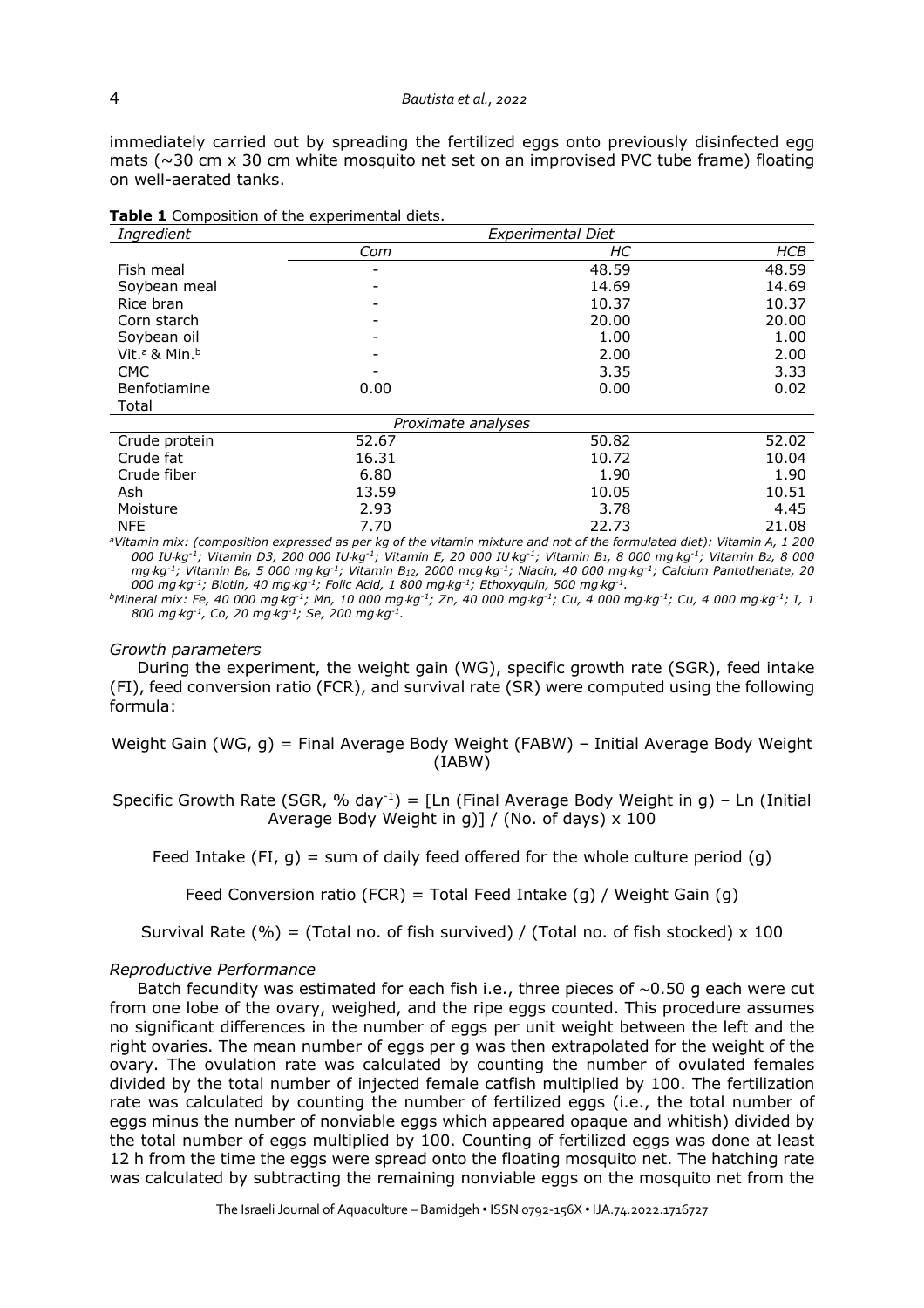total number of fertilized eggs multiplied by 100. Survival of offspring was assessed by the hatching rate calculated according to the percentage of eggs that produced live larvae and also by the larval survival rate.

The formulae for the indices described above are given as follows:

Gonadosomatic Index (GSI) (%) = Gonad weight (g) / Body weight (g)  $\times$  100

Fecundity,  $F = (No. of eqqs in the sample / Sample weight) \times Gonad weight$ 

Ovulation (%) = (No. of fish ovulated / Total no. of fish injected)  $\times$  100

Fertilization Rate (%) = (No. of fertilized eggs / Total no. of eggs in a batch)  $\times$  100

Hatching Rate (%) = (No. of eggs hatched / Total no. of fertilized eggs)  $\times$  100

Survival Rate (%) = (Total no. of survived larvae until day 7 / Total no. of larvae at day 1) x 100

## *Statistical analysis*

Statistical Package for Social Sciences (SPSS) version 24 software was used to perform statistical analysis. Data from the study were presented as mean  $\pm$  standard error of the mean (SEM) and were tested for normality using the Shapiro-Wilk test and variance homogeneity using Levene's test. The one-way analysis of variance (ANOVA) was used on data that passed the tests while those that did not were subjected to transformation until they passed the tests, after which one-way ANOVA tests were used at α=0.05. Post hoc analyses were done using Duncan's Multiple Range Test (DMRT) to identify significant differences among the means and rank them accordingly.

## **Results**

## *Growth Parameters and Feed Utilization*

Survival of the catfish in captivity for 10 weeks was remarkably high, exhibiting an average of 99% for all three treatments (*P*>0.05) (**Table 2**). The HC and HCB groups exhibited higher FABW and better FCR than the Com group (P<0.05). FI, WG, and SGR were significantly highest in the HCB group (*P*<0.05) than did the Com and HC groups which were statistically similar (*P*>0.05). The significantly highest FI in the HCB group indicated a superior attractiveness of the diet.

**Table 2** Growth parameters, feed utilization, and survival of native catfish fed the experimental diets for 75 days.

| Diet       | IABW                  | FABW               | WG                       | Fl             | SGR             | FCR                         | Survival (%)          |
|------------|-----------------------|--------------------|--------------------------|----------------|-----------------|-----------------------------|-----------------------|
|            | (g)                   | (q)                | (q)                      | (g)            | (% day $^1)$    |                             |                       |
| <b>COM</b> | $130.9 + 3.6^{\circ}$ | $148.2 + 4.7b$     | $17.36 \pm 1.07^{\circ}$ | $78.5 + 1.8b$  | $0.16 + 0.01b$  | $4.54 + 0.17^b$             | $100.0 + 0.0^{\circ}$ |
| HС         | $134.1 + 2.8^a$       | $157.0 + 3.6^{ab}$ | $22.93 + 1.76^b$         | $83.3 + 3.2b$  | $0.21 + 0.02^b$ | $3.70 + 0.39$ <sup>ab</sup> | $96.7 + 3.3a$         |
| HCB        | $132.6 + 4.9a$        | $166.6 + 3.5^a$    | $33.93 + 1.60^a$         | $106.3 + 0.7a$ | $0.31 + 0.02$ a | $3.15 + 0.12$ <sup>a</sup>  | $100.0 + 0.0^a$       |

*Values in the same column with different superscript letters are significantly different (p<0.05). Values were expressed as mean + SEM; IABW – initial average body weight; FABW – final average body weight; WG – weight gain; FI – feed intake; SGR – specific growth rate; FCR – feed conversion ratio.*

## *Reproductive performance*

Asian catfish females fed the HCB diet exhibited significantly heavier ovary and liver (*P*<0.05) than did female catfish fed either the Com or HC diet (*P*>0.05)(**Table 3**) indicating a more active reproductive activity. The liver of HC and HCB female groups were significantly longer in length than that of the Com female group, probably an indication of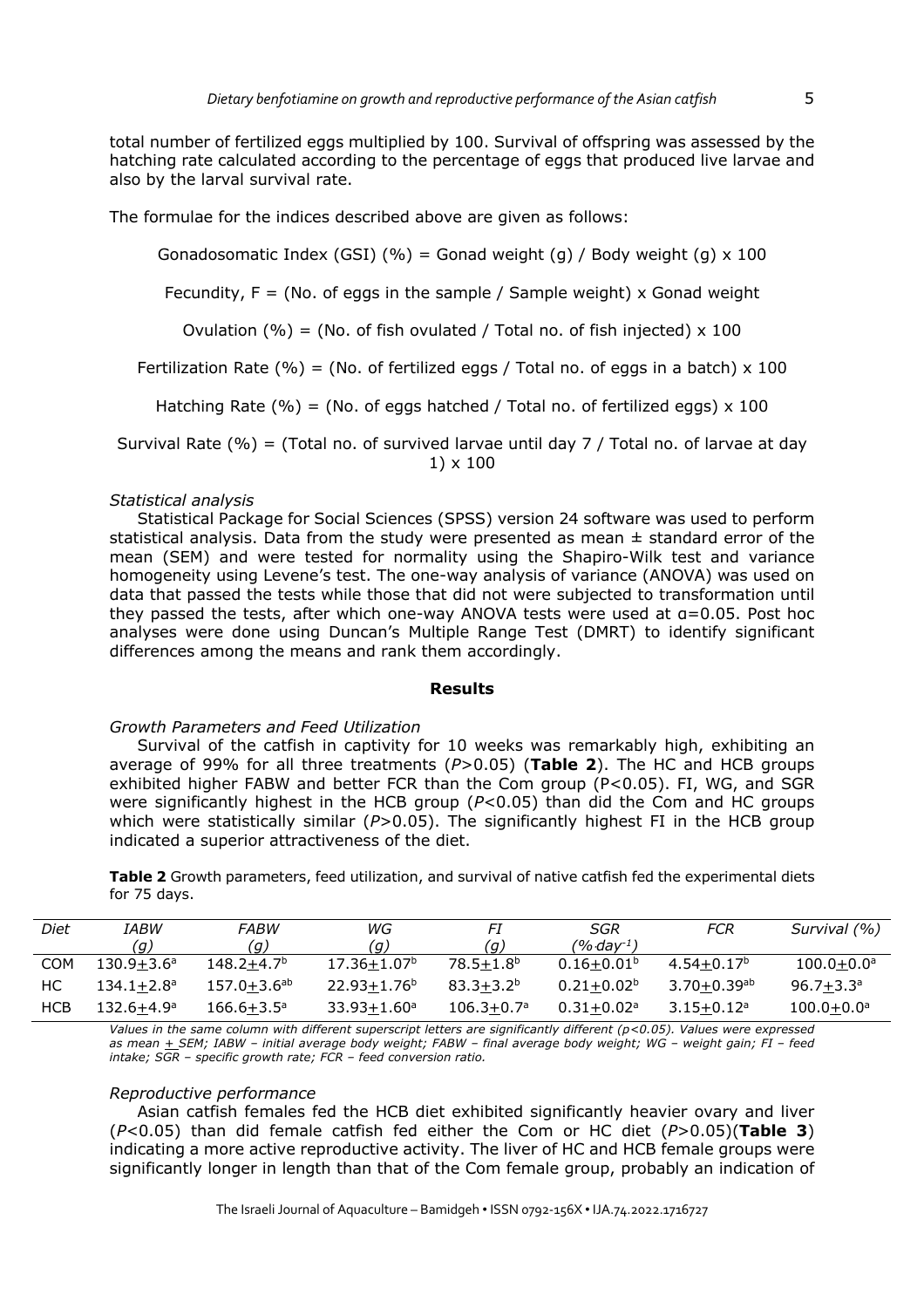the readiness of the liver to supply the necessary intermediate metabolites for egg development. GSI of the female catfish and fecundity was significantly higher in the HCB group than in either the Com or HC group, which was clearly associated with the body weight of the female. In contrast, egg diameter, ovulation rate, and HSI did not exhibit any significant differences among the dietary groups (*P*>0.05) despite the that the values were numerically higher in the HCB group than either the Com or HC group. Female liver weight (LW) was significantly higher in the HCB group than in the Com or HC group but female liver length (LL) was statistically similar in both HC and HCB significantly longer than that of the liver of the female in the Com group. In the case of male catfish, testes were significantly heavier in the HCB group (P<0.05) than those in the male catfish of the Com or HC group (*P*>0.05). HSI, male LW, and LL were statistically similar in the HC and HCB groups, the values of which were significantly higher than that of the Com group (*P*<0.05)(**Table 4**). GSI values of the male catfish were significantly highest in the HCB, followed by the HC group, and significantly lowest in the Com group. Fertilization and hatching rates did not differ significantly in all treatments but were numerically highest in the HCB group; however, the larval survival rate was significantly higher (*P*<0.05) in the HCB group than in those in the Com or HC groups (*P*>0.05)(**Table 5**).

**Table 3** Effects of high carbohydrate (HC) and high carbohydrate + benfotiamine (HCB) diets on the reproductive performance and liver condition of female Asian catfish *Clarias macrocephalus* subadults.

|            | Clarias ThacTocephalus subduuts. |                            |                                  |                            |                                                                                                                      |                            |                            |                            |
|------------|----------------------------------|----------------------------|----------------------------------|----------------------------|----------------------------------------------------------------------------------------------------------------------|----------------------------|----------------------------|----------------------------|
| Diet       | Ovarv wt<br>(g)                  | GSI Female                 | Fecundity<br>(x10 <sup>3</sup> ) | Egg<br>Diameter<br>(mm)    | Ovulation<br>rate $(% )$                                                                                             | HSI(female)                | Female LW<br>(g)           | Female LL<br>(cm)          |
| Com        | $7.03 + 0.60^b$                  | $5.39 + 0.41^b$            | $3.35 + 0.36^b$                  | $1.00 + 0.06^a$            | $77.78 + 11.11$ <sup>a</sup>                                                                                         | $0.59 + 0.02$ <sup>a</sup> | $0.77+0.03b$               | $1.20 + 0.00^b$            |
| НC         | $8.30 + 0.44^b$                  | $5.56 + 0.24^b$            | $3.95 + 0.24^b$                  | $1.07 + 0.07$ <sup>a</sup> | 88.89+11.11 <sup>a</sup>                                                                                             | $0.56 + 0.11$ <sup>a</sup> | $0.83 + 0.09^b$            | $1.47 + 0.03a$             |
| <b>HCB</b> | $10.80 + 0.64$ <sup>a</sup>      | $7.00 + 0.25$ <sup>a</sup> | $5.07 + 0.28$ <sup>a</sup>       | $1.13 + 0.12$ <sup>a</sup> | $100.00 + 0.00$ <sup>a</sup>                                                                                         | $0.67 + 0.02a$             | $1.03 + 0.03$ <sup>a</sup> | $1.53 + 0.03$ <sup>a</sup> |
|            |                                  |                            |                                  |                            | $\mathcal{L}$ , and the contract the contract of the contract of $\mathcal{L}$ , and $\mathcal{L}$ and $\mathcal{L}$ |                            |                            |                            |

*Values in the same column with different superscript letters are significantly different (p<0.05). Values were expressed as mean + SEM; GSI=gonadosomatic index; HSI= hepatosomatic index; Female LW=liver weight of female catfish; Female LL=liver length of female(cm).*

**Table 4** Effects of commercial, high carbohydrate (HC) and high carbohydrate + benfotiamine (HCB) diets on the reproductive performance and liver condition of the male Asian *catfish Clarias macrocephalus* subadults.

| Diet       | Testes wt. $(q)$           | GSI male                | HSI (male)                 | Male LW $(q)$               | Male LL (cm)                 |  |
|------------|----------------------------|-------------------------|----------------------------|-----------------------------|------------------------------|--|
| Com        | $0.30 + 0.00$ c            | $0.25 + 0.00c$          | $0.41 + 0.05^{\circ}$      | $0.50 + 0.06$ <sup>b</sup>  | $1.20\pm0.06^{\mathrm{b}}$   |  |
| HC.        | $0.50\pm0.00^{\mathrm{b}}$ | $0.37 \pm 0.00^{\circ}$ | $0.64\pm0.13^{\text{ab}}$  | $0.87 + 0.18$ <sup>ab</sup> | $1.57 \pm 0.12$ <sup>a</sup> |  |
| <b>HCB</b> | $0.67 + 0.03$ <sup>a</sup> | $0.46 + 0.05^a$         | $0.71 + 0.08$ <sup>a</sup> | $1.03 + 0.09$ <sup>a</sup>  | $1.70 + 0.06^a$              |  |
|            |                            |                         |                            |                             |                              |  |

*Values in the same column with different superscript letters are significantly different (p<0.05). Values were expressed as mean + SEM; GSI=gonadosomatic index; HSI=hepatosomatic index; LW=liver weight (g); LL=liver length (cm).*

**Table 5** Effects of commercial, high carbohydrate (HC) and high carbohydrate + benfotiamine (HCB) diets on the reproductive performance of both male and female Asian catfish breeders.

| Diet       | Fertilization rate (%)         | Hatching rate $(% )$          | Larval survival rate          |  |
|------------|--------------------------------|-------------------------------|-------------------------------|--|
| Com        | $54.24 \pm 2.53$ <sup>a</sup>  | $42.24 \pm 5.30$ <sup>a</sup> | $44.71 \pm 1.78$ <sup>b</sup> |  |
| HC         | $52.51 \pm 6.28$ <sup>a</sup>  | $54.65 \pm 7.05$ <sup>a</sup> | $48.69 \pm 1.46^{\circ}$      |  |
| <b>HCB</b> | $63.13 \pm 10.03$ <sup>a</sup> | $62.28 \pm 7.29$ <sup>a</sup> | $59.30 \pm 1.84$ <sup>a</sup> |  |

*Values in the same column with different superscript letters are significantly different (p<0.05). Values were expressed as mean + SEM.*

## **Discussion**

The role of dietary benfotiamine is to provide bioavailable thiamine in the form of either TDP or TPP which are active forms of this vitamin. Thiamine is a positively charged molecule that requires a carrier to cross biological membranes which make its absorption slower. In contrast, benfotiamine is primarily dephosphorylated in the intestinal villi by extracellular alkaline phosphatase to generate a more soluble compound, S-benzoylthiamine. This compound passes easily through the membranes of intestinal and endothelial cells and into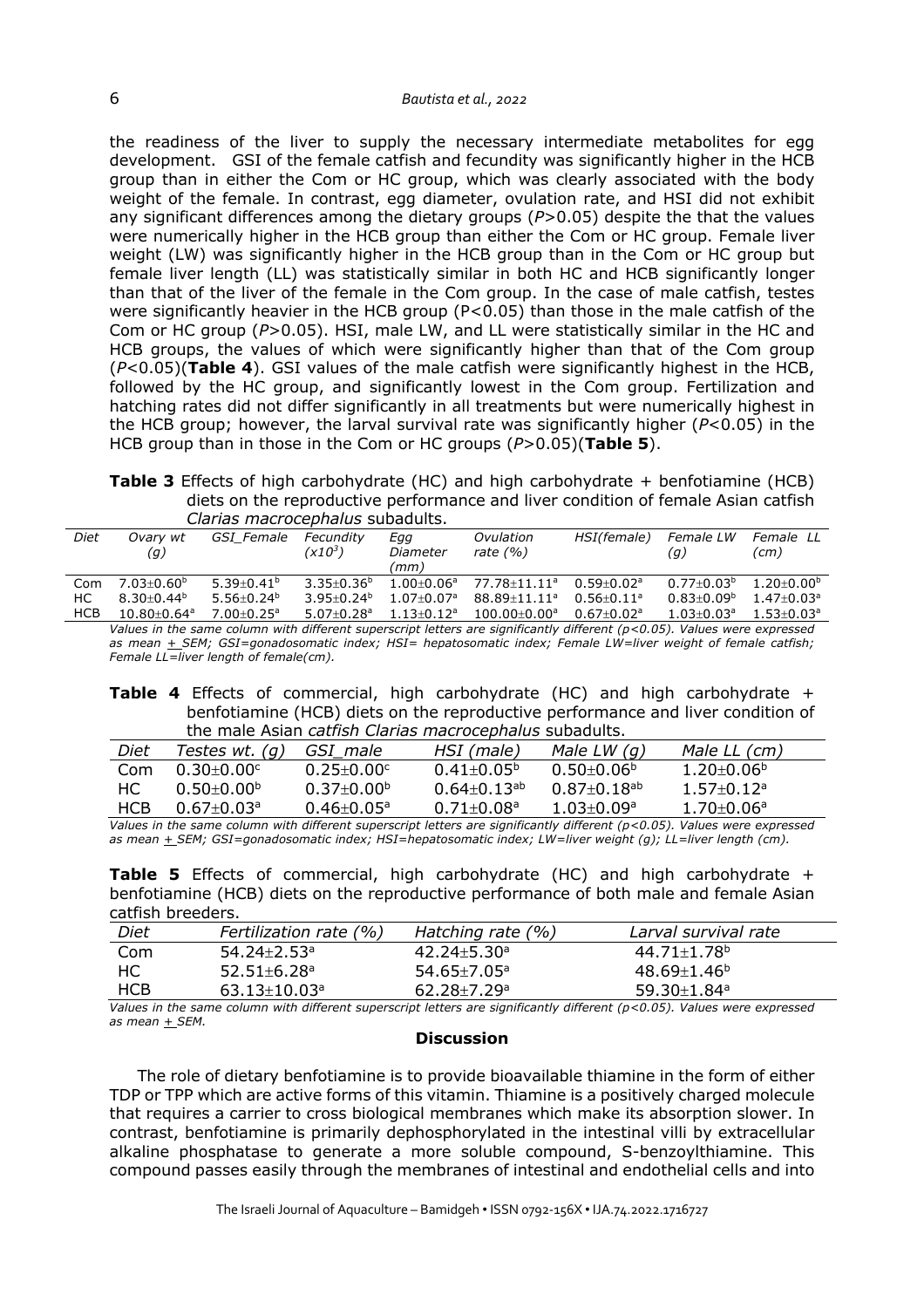the mesenteric circulation where it is taken up by the liver and hydrolyzed to thiamine by hepatocyte thioesterases (Volvert et al., 2008). The excess hepatic thiamine is released into the bloodstream where it is captured by erythrocytes and transformed into TDP by the action of TPP-kinase. Within a short period, benfotiamine was able to produce the highest thiamine (also TMP and TDP) concentration in rats as reported by Portari et al. (2013).

Thiamine occurs in the environment at extremely low concentrations; its availability depends on factors such as pH, ultraviolet radiation, and temperature. It is primarily produced by micro and macroalgae, as well as by some fungi and bacteria (Kraft & Anger 2017). Overall, thiamine has been linked to a number of important biological processes, especially during reproduction and early development (Wilson 1997). Also, there is the problem of the presence of a considerable amount of thiaminase, an enzyme that breaks down thiamine, which is present in the viscera of certain raw fishes and shellfish. Considering that *C. macrocephalus* is a carnivorous fish that feeds on worms, insects, crustaceans, and other benthic organisms (Coniza et al., 2008) which may contain a considerable amount of thiaminase, it is very likely that the Asian catfish in the wild might also be suffering from thiamine deficiency. Morito et al. (1986) observed a reduced growth rate when rainbow trout was exposed to a low-thiamine experimental diet. Estimating the amount of thiamine (vitamin  $B_1$ ) in all the experimental diets in the present study to be 1.6 mg $kg<sup>-1</sup>$  diet, it was doubtful whether it could provide for the thiamine requirement of the native catfish, which currently have not been determined. Considering that (a) the requirement range for freshwater fish was 0.5 to 10 mg·kg<sup>-1</sup> (Mai et al., 2022), (b) that thiamine has low bioavailability and absorption in humans (Xie et al., 2014), and (c) is excreted quickly from the body due to its water-soluble characteristic (Beltramo et al., 2008), the amount provided by the vitamin premix might ultimately fell short of the requirement in the present study. Possibly, this could be the reason for the lower growth performance of fish fed Com and HC diets relative to those fed the HCB diet. There is a need to study the physiology of thiamine requirement in *Clarias macrocephalus* to give clarity to this hypothesis.

The similarity of the growth performance of the Com and HC groups indicated that *C. macrocephalus* could handle elevated dietary carbohydrates in the HC diet (from 7.70% dietary carbohydrate in the Com diet to 22.73% in the HC diet). This was expected considering that reportedly, it could shift from being carnivorous in the wild into being omnivorous in culture ponds (Coniza et al., 2008). High dietary carbohydrates usually result in persistent hyperglycemia, which is regarded as a physiological stress response leading to the growth retardation of fish (Hemre et al., 2002). In blunt snout bream (*Megalobrama amblycephala*), an herbivorous fish species, HSI values of fish fed the HC diet were all lower than that of the C group (fish fed low carbohydrate diet and no benfotiamine supplementation)( Xu et al., 2018). They ascribed this observation to its being herbivorous and logically, it follows that it had a higher glucose tolerance that led to the quick removal of excess glycogen and lipid from the liver. This is consistent with the findings of Lauzon (2020) who reported that Nile tilapia *Oreochromis niloticus* fed the HCB diet exhibited better glucose tolerance than did those fed the control (no benfotiamine, low carbohydrate) or HC diet. Supplementation of dietary benfotiamine to the HC diet (i.e. HCB diet) in the present study resulted in more efficient utilization of dietary carbohydrates that effectively and significantly increased the FABW, WG, SGR, FCR, and HSI in both males and female catfish indicating sufficient thiamine level that circulated in the system of catfish. The findings of the present study also suggested a beneficial effect of benfotiamine on the growth performance of a catfish-fed high carbohydrate diet at 0.02% (0.2  $q$ ·kg<sup>-1</sup> diet). Huang et al. (2011) have demonstrated in *Cyprinus carpio var Jian* that adequate thiamine (the analog of benfotiamine) levels could promote the activities of intestinal digestive and brush border enzymes of fish, thus improving nutrient absorption and feed efficiency, and this is might have promoted growth performance. Benfotiamine administration could reduce the hyperglycemic damage in mammals through the inhibition of AGEs (advanced glycation end products from carbohydrate metabolism) formation and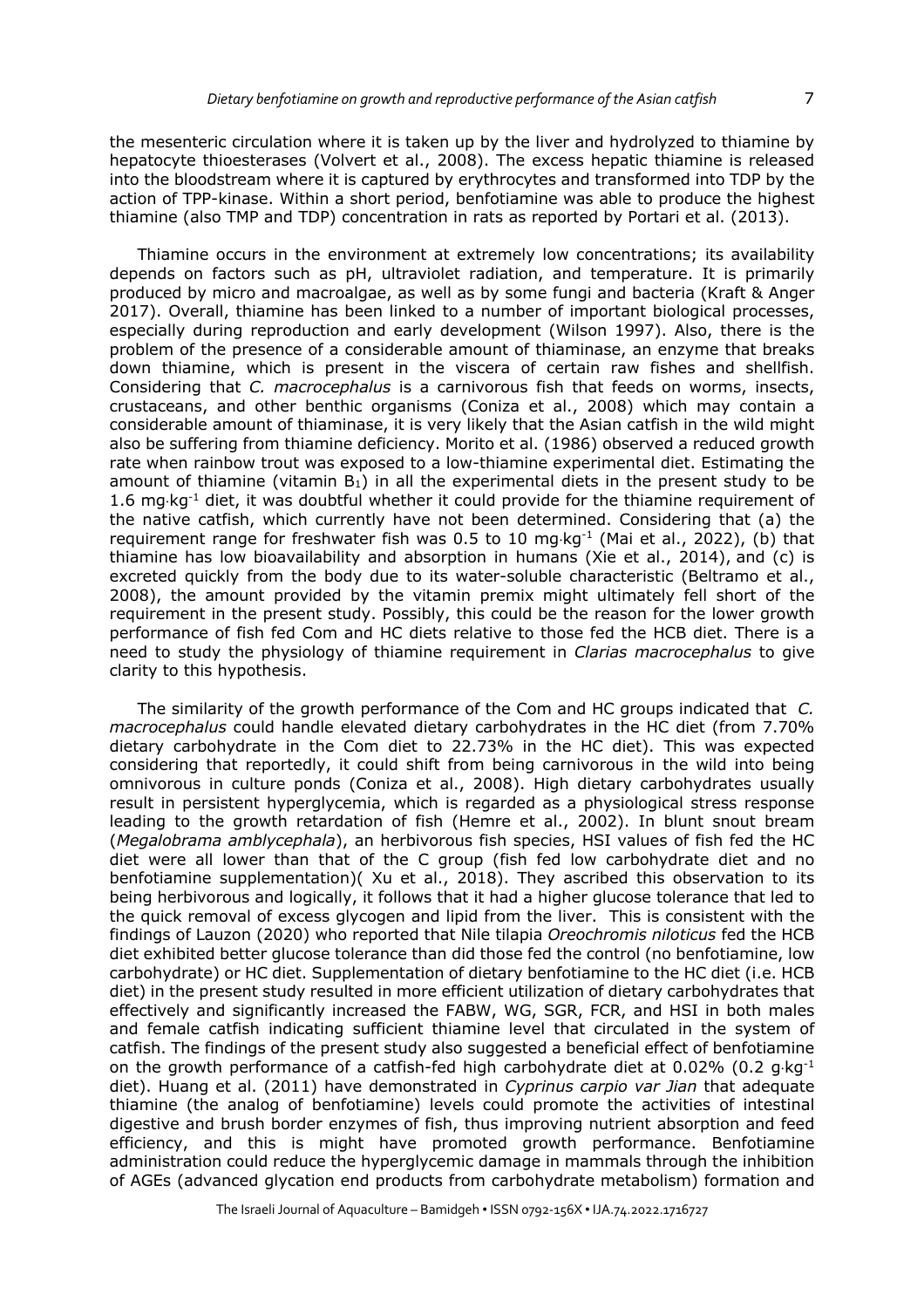other metabolic pathways (Hammes et al., 2003). Xu et al. (2018) assert that it is possible that a similar mechanism also exists in fish but the hypothesis awaits further testing. Together, these effects could be beneficial to the glucose homeostasis of fish-fed carbohydrate-enriched diet that would result in improved carbohydrate utilization by fish.

Thiaminase, commonly found in fish meat, produces severe thiamine deficiency in wild stocks (Honeyfield et al., 2005). It leads to a decline in the overall egg thiamine content (Wiegand et al., 2011) which eventually causes early mortality syndrome and increased mortalities in fish larvae (Keinanen et al., 2012). They have demonstrated that thiamine injection has positive effects on reproductive performance in the sturgeon *Acipenser ruthenus,* and the negative impacts of anti-thiamine in the offspring can be reduced by the injection of this vitamin into the broodstock. In literature, there is a scarcity of information on how thiamine or its analog benfotiamine affects reproductive performance in fish. In the present study, dietary benfotiamine resulted in a heavier, bigger ovary and thus higher fecundity but not a bigger egg diameter. This is in contrast with the observation of Mitchell (2020) that a high-thiaminase diet (that caused thiamine deficiency) was associated with smaller egg diameter; it is also the observation in the wild-caught Atlantic salmon that exhibited symptoms of thiamine deficiency which had smaller eggs than salmon that did not exhibit symptoms (Amcoff et al., 2000). Thiamine injection in the sturgeon did not affect the plasma estradiol  $17\beta$  concentration (Ghiasi et al., 2017). The working fecundity in the sturgeon was not affected by thiamine injection, but more eggs were obtained from fish treated with 50 mg·kg<sup>-1</sup> BW of thiamine (Ghiasi et al., 2017). There is a scarcity of studies regarding the effect of thiamine on fecundity. In the present study, GSI and fecundity were significantly highest in the HCB group associated with body weight. Although the HCB group exhibited numerically the largest eggs, this was not significantly different from the other groups because of considerable variability. The increase in egg size could be due to the increase in vitellogenin deposition in eggs, as hypothesized by Ghiasi et al. (2017) in sturgeon.

Thiamine has been detected in the milt of Atlantic salmon, but its function is not wellcharacterized (Koski 2002). Mitchel (2020) did not find a significant effect of a high thiaminase diet (i.e. effectively a thiamine-deficient diet) on sperm count or sperm motility or sperm velocity. This observation agrees with the present study that the fertilization rate was unaffected by any of the diets. However, the larval survival rate of catfish was elevated by the dietary benfotiamine in the present study, in contrast with the results of Mitchell (2020) that no differences were observed in the mortality of the Atlantic salmon during the egg to alevin stage (or during the alevin to fry state). Thus, the importance of benfotiamine or thiamine in milt remains uncertain. Thiamine injection in male sturgeon (Ghiasi et al., 2017) caused a significant increase in plasma testosterone concentration in those fish injected with 50 mg·kg<sup>-1</sup> BW of thiamine. This observation was the first on the effect of thiamine on sex steroids, and yet, there is no clear explanation regarding this observation offered in the literature.

In fish, GSI has often been used to indicate relative gonadal development or activity (Rizzo & Bazzoli, 2020). In the present study, dietary benfotiamine resulted in significantly highest GSI values in male and female Asian catfish isometrically associated with body weight. Gonadal recrudescence in female fish involves an accumulation of lipid and protein stores within the developing oocytes (Mahboob et al., 1990) which may come from the liver. In contrast with GSI, HSI values in the female were not affected by the dietary treatments, although female LW and LL were significantly higher in the HCB group than in the female catfish in the Com or HC group. This indicated that the female liver's size (i.e., LW and LL) was isometrically associated with body weight. Since the HSI value reflected liver participation in vitellogenesis, the dietary treatment did not affect this process in the female catfish. Male HSI values were significantly increased in those fed either the HC or HCB diet, and the increase was numerically higher than just an isometric association with body weight. This indicates that high dietary carbohydrates, whether or not supplemented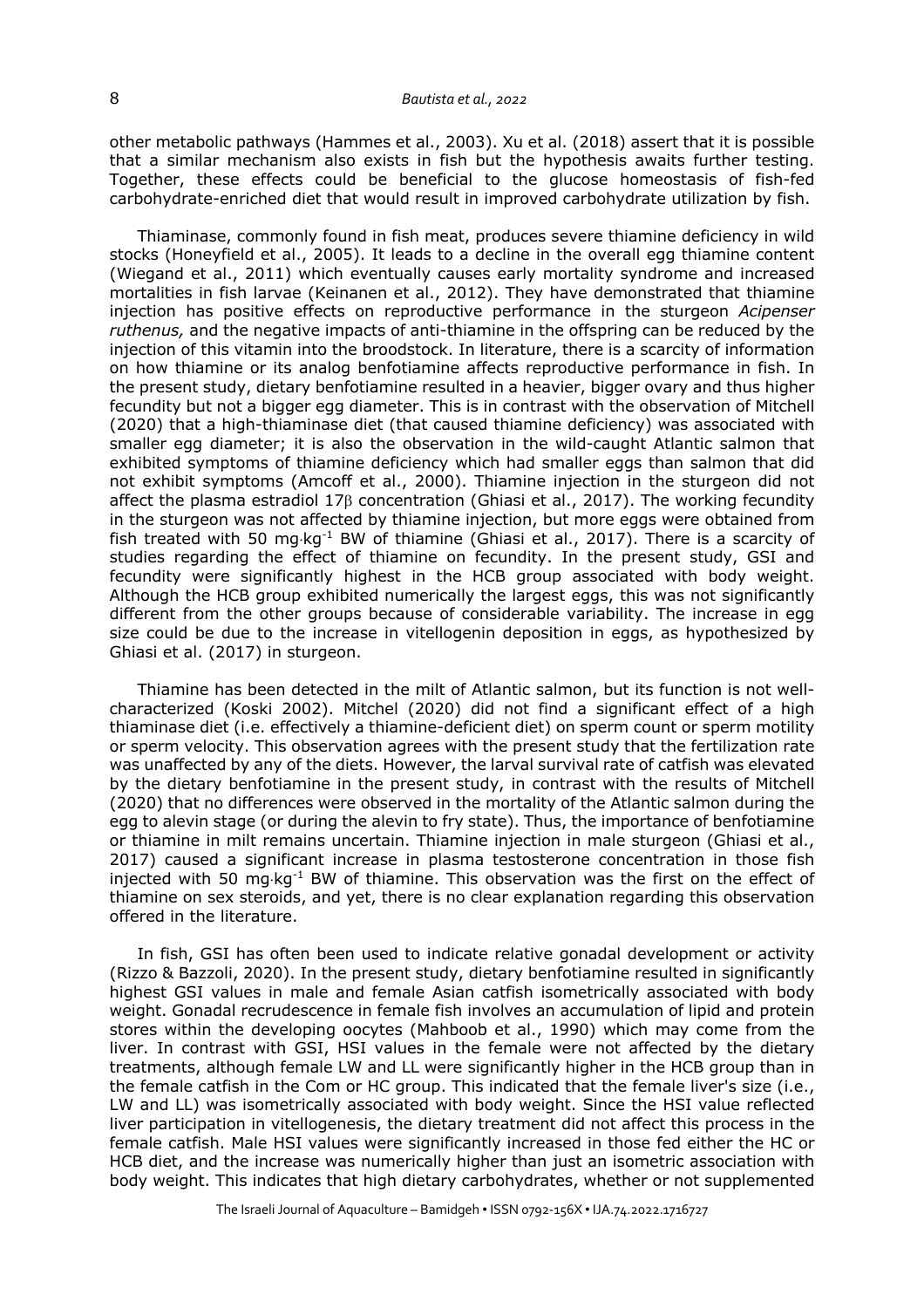with benfotiamine, resulted in higher energetic conditions or energy reserves in the male catfish (Lamber & Dutil, 1997).

In conclusion, elevating dietary carbohydrates in the diet from 7.70% to 22.73% (from dietary carbohydrate levels in the Com and HC diets, respectively) did not negatively affect the growth and reproductive performance of the Asian catfish. Supplementing benfotiamine at 0.02% to the high carbohydrate diet significantly enhanced the growth and reproductive performance of the sub-adult catfish.

## **Acknowledgments**

The authors express their gratitude to DOST - ASTHRDP and PCAARRD - GREAT scholarship program, for the research funding of the catfish project by DOST -PCAARRD, to UP Visayas for the dissertation grant, and Pangasinan State University - Binmaley Campus for the financial and moral support.

## **References**

**Amcoff, P., Akerman, G., Borjeson, H., Tjarnlund, U., Norrgren, L., Balk, L., 2000.** Hepatic activities of thiamine-dependent enzymes, glucose-6-phosphate dehydrogenase and cytochrome P4501A in Baltic salmon (*Salmo salar*) yolk-sac fry after thiamine treatment. *Aquat. Toxicol.* 48, 391–402. https://doi.org/10.1016/S0166-445X(00)00089-8

**Arinez, J.B., Deallo, A.G., Tumbokon, B.L.M., Serrano Jr., A.E., 2020.** Evaluation of two extant population sources of *Clarias macrocephalus* using liver transcriptomic profiles towards reintroduction. *The Israeli Journal of Aquaculture-Bamidgeh, IJA\_71*.2020.1118385, 12 pages. https://doi.org/10.46989/001c.19030

**Balakumar, P., Rohilla, A., Krishan, P., Solairaj, P., Thangathirupathi, A., 2010.** The multifaceted therapeutic potential of benfotiamine. *G. Pharmacol. Res.,* 61(6):482-488. https://doi.org/10.1016/j.phrs.2010.02.008

**Beltramo, E., Berrone, E., Tarallo, S., Porta, M., 2008**. Effects of thiamine and benfotiamine on intracellular glucose metabolism and relevance in the prevention of diabetic complications. Acta Diabetol. 45: 131-141. https://doi.org.10.1007/s00592-008-0042-y<br>**Bryhn, A., Sundelöf, A., Lingman, A., A.B. Flo**r

**Bryhn, A., Sundelöf, A., Lingman, A., A.B. Florin, A.B., Petersson, E., Vitale, F.,Sundblad, G., Strömberg, H., Wennhage, H., Wickström, H., AhlbeckBergendahl, I., Olsson, J.,Lövgren, J., Persson, J., Sundin, J., Lundström, K., L. Edsman, L., Ogonowski, M., Ulmestrand, M., Lindmark, M., Bergenius, M., Sjöberg, M., N., Holmgren, N., Renman, O., Naddafi, R., Fredriksson, R., Larsson, S., Axenrot, T., Dekker, W., Hekim Pekcan, Z.,** 2020. Fisk-och skaldjursbestånd i hav och sötvatten 2019: Resursöversikt [*Fish and shellfish stocks in marine and freshwater areas 2019: Synthesis of the fisheries resources*] (In Swedish).

**Coniza, E.B., Catacutan, M.R., Tan-Fermin, J.D., 2008**. Growth and yield of Asian catfish *Clarias macrocephalus* (Gunther) fed different grow-out diets. *The Israeli Journal of Aquaculture – Bamidgeh* 55(1), 2003, 53-60.

**Coniza, E.B., Catacutan, M.R., Tan-Fermin, J.D., 2008**. Grow-out culture of the Asian catfish Clarias macrocephalus (Gunther). *Aquaculture Extension Manual* No. 41. SEAFDEC AQD *Tigbauan, Iloilo, Philippines*.

**Conlu, P.V., 1986**. Guide to Philippine flora and fauna. Vol. 9. Fishes. Quezon City: Natural Resources Management Center, *University of the Philippines*, 495p.

**Hammes, H.P., Du, X., Edelstein, D., Taguchi, T., Matsumura, T., Je, Q., Lin, J., Bierhaus, A., Nawroth, P., Hannak, D., Neumaier, M., Bergfeld, T., Giardino, I., Brownlee, M., 2003**. Benfotiamine blocks three major pathways of hyperglycemic damage

and prevents experimental diabetic retinopathy. Nat. Med., 9:294–299. https://doi.org/10.1038/nm834

**Fisher, J. P.,Fitzsimons, J.D.,Combs Jr., G.F.,Spitsbergen, J.M., 1996**. Naturally occurring thiamine deficiency causing reproductive failure in Finger Lakes Atlantic salmon and Great Lakes lake trout. *Transactions of the American Fisheries Society* 125:167–178. https://doi.org/10.1577/1548- 8659(1996)125<0167:NOTDCR>2.3.CO;2

**Ghiasi, S., Falahatkar, B., Arslan, M., Dabrowski, K., 2017**. Physiological changes and reproductive performance of Sterlet sturgeon Acipenser ruthenus injected with thiamine. *Anim. Reprod. Sci.* 178:23–30. https://doi.org/10.1016/j.anireprosci.2017.01.005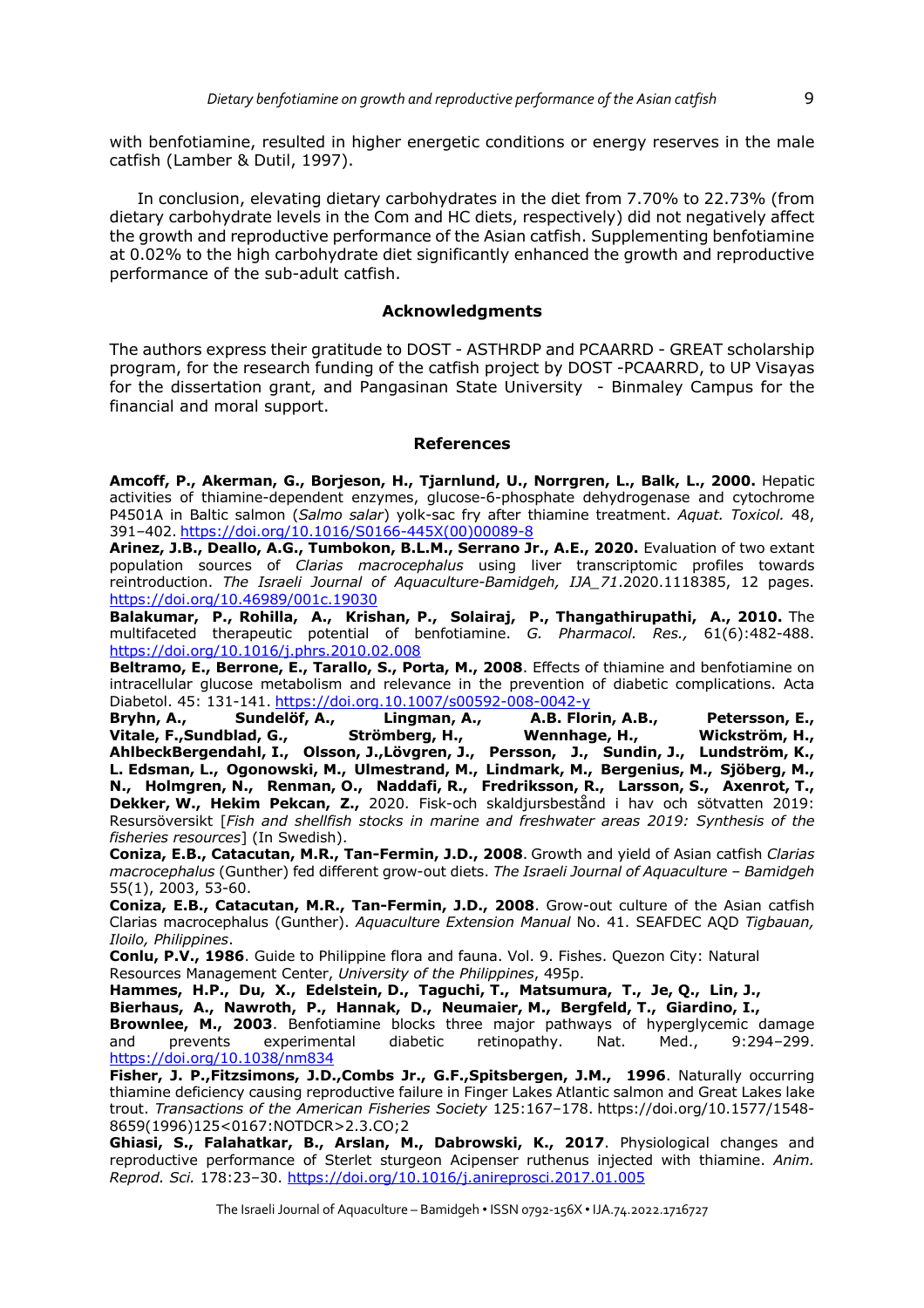**Gustafsson, J., Strom, K., Arvstrand, L., Forlin, L., Asplund, L., Balk, L., 2021.** Adult female European perch (*Perca fluviatilis*) from the Baltic Sea show no evidence of thiamine deficiency*. J. Sea Res.*, 174:102081. https://doi.org/10.1016/j.seares.2021.102081

**Hammes, H. P., Du, X., Edelstein, D., Taguchi, T., Matsumura, T., Ju, Q., et al., 2003.** Benfotiamine blocks three major pathways of hyperglycemic damage and prevents experimental diabetic retinopathy. *Nat. Med.* 9, 294–299. doi: 10.1038/nm834

**Harder, A.M., Ardren, W.R., Evans, A.N., Futia, M.H., Kraft, C.E., Marsden, J.E.,Richter, C.A., Rinchard, J., Tillitt, D.E., Christie, M.R., 2018**. Thiamine deficiency in fishes: causes, consequences, and potential solutions. *Rev. Fish Biol. Fish.*, 28: 865- 886. https://doi.org/10.1007/s11160-018-9538-x

**Hemre, G. I., Mommsen, T. P., and Krogdahl, A., 2002**. Carbohydrates in fish nutrition: effects on growth, glucose metabolism and hepatic enzymes. *Aquac. Nutr.* 8, 175–194. https://doi.org.10.1046/j.1365-2095.2002.00200.x

**Honeyfield, D.C., Hinterkopf, J.P., Fitzsimons, J.D., Tillitt, D.E., Zajicek, J.L., Brown, S.B., 2005.** Development of thiamine deficiencies and early mortality syndrome in lake trout by feeding experimental and feral fish diets containing thiaminase. *J. Aquat. Anim. Health* 17, 4–12. https://doi.org/10.1577/H03-078.1

**Huang, H.H., Feng, L., Liu, Y., Jiang, J., Jiang, W.D., Hu, K., Li, S.H., Zhou, X.Q., 2011.** Effects of dietary thiamin supplement on growth, body composition and intestinal enzyme activities of juvenile Jian carp (*Cyprinus carpio* var. Jian*). Aquac. Nutr.* 17:233- 240 https://doi.org/10.1111/j.1365-2095.2010.00756.x

**Johnston, T.A., Wiegand, M.D., Mittermuller, S., Casselman, J.M., Pyle, G.G., Leggett, W.C., 2008.** Metal provisioning of ova in walleye and lake whitefish. *Aquaculture* 281, 131–137. https://doi.org/10.1016/j.aquaculture.2008.05.039

**Keinänen, M., Uddström, A., Mikkonen, J., Casini, M., Pönni, J., Myllylä, T., Aro, E., Vuorinen, P.J., 2012.** The thiamine deficiency syndrome M74, a reproductive disorder of Atlantic salmon (*Salmo salar*) feeding in the Baltic Sea, is related to the fat and thiamine content of prey fish. ICES J. Mar. Sci. 69, 516–528. https://doi.org/10.1093/icesjms/fss041

**Koski, P. 2002.** Parental background predisposes Baltic salmon fry to M74 syndrome.

*Acta Veterinaria Scandinavica*, 43(2): 127-130. https://doi.org/10.1186/1751-0147-43-127

**Kraft, C. E. and Angert, E. R. 2017**. Competition for vitamin B1 (thiamin) structures numerous ecological interactions. *The Quarterly Review of Biology*, 92(2): 151-168.

**Lambert, Y., Dutil, J.-D., 1997.** Can simple condition indices be used to monitor and quantify seasonal changes in the energy reserves of cod (*Gadus morhua*)? *Can. J. Fish. Aquat. Sci.,* 54*:*104- 112. https://doi.org/10.1139/f96-149

**Lauzon, Q.D., Canillo, S.D.T., Tumbokon, B.L.M., Serrano Jr., A.E., 2019.** Effects of High Carbohydrate and Benfotiamine on the Growth and Feed Efficiency of Juvenile Nile Tilapia, *Oreochromis niloticus*. The Israeli Journal of Aquaculture-Bamidgeh, IJA\_71.2019.1635, 8 pages.

**Lauzon, Q.D., 2020**. Evaluation of dietary benfotiamine to enhance dietary carbohydrate utilization of Nile tilapia. Ph.D. Dissertation. University of the Philippines Visayas. Iloilo, Philippines. 116 pages. **Mahboob, S., Sheri, A.N., Javed, M., 1990.** Observation on the biology of *Cyprinus carpio*. The 10th Congress of Zoology 26 27 May, Khanspur (Murree). *Pak. J. Zool. Abstract*, Series No. 10.

**Mai, K., Waagbo, R., Zhou, X.Q., Ai, Q.H., Feng, L., 2022.** Vitamins. In *Fish Nutrition* (Hardy, R.W., Kaushik, S.J., Eds). Elsevier Inc., Oxford, UK. P. 57-179.

**Mills, E. L., Casselman, J. M., Dermott, R., Fitzsimons, J. D., Gal, G., Holeck, K. T., Millard, E. S. 2003.** Lake Ontario: Food web dynamics in a changing ecosystem (1970-2000). Canadian *Journal of Fisheries and Aquatic Sciences,* 60(4): 471-490. https://doi.org/10.1139/f03-033

**Mitchell, K.T., 2020.** Effects of dietary thiaminase on reproductive traits in three populations of Atlantic salmon targeted for reintroduction into Lake Ontario. M.S. Thesis. *The University of Western Ontario. Repository*. 6826. https://ir.lib.uwo.ca/etd/6826

**Morito, C. L. H., Conrad, D.H., J. W. Hilton, J.W., 1986.** The thiamin deficiency signs and requirement of rainbow trout (*Salmo gairdneri*, Richardson). *Fish Physiology and Biochemistry* 1:93– 104. https://doi.org/10.1007/BF02290209

**Na-Nakorn, U., Kamonrat, W., Ngamsiri, T., 2004**. Genetic diversity of walking catfish, *Clarias macrocephalus*, in Thailand and evidence of genetic introgression from introduced farmed **C. gariepinus**. Aquaculture 240: 145–163. https://doi.org/10.1016/j.aquaculture.2004.08.001.

**Nwadukwe, F.O., Ayinla, O.A., Abby-Kalio, N. J., 1993**. Effect of various doses of Acetone-dried powdered Carp pituitary extract and season on hatchery propagation of *Heterobranchus longifilis* (Val.1840) (Pisces: Clariidae), J. Aqua. Trop. 8:33-40.

**Nelson, D.L., Cox, M.M., 2017**. Principles of Biochemistry. Addison-Wesley 7<sup>th</sup> Ed. https://doi.org/10.1007/978-3-662-08289-8

The Israeli Journal of Aquaculture – Bamidgeh • ISSN 0792-156X • IJA.74.2022.1716727